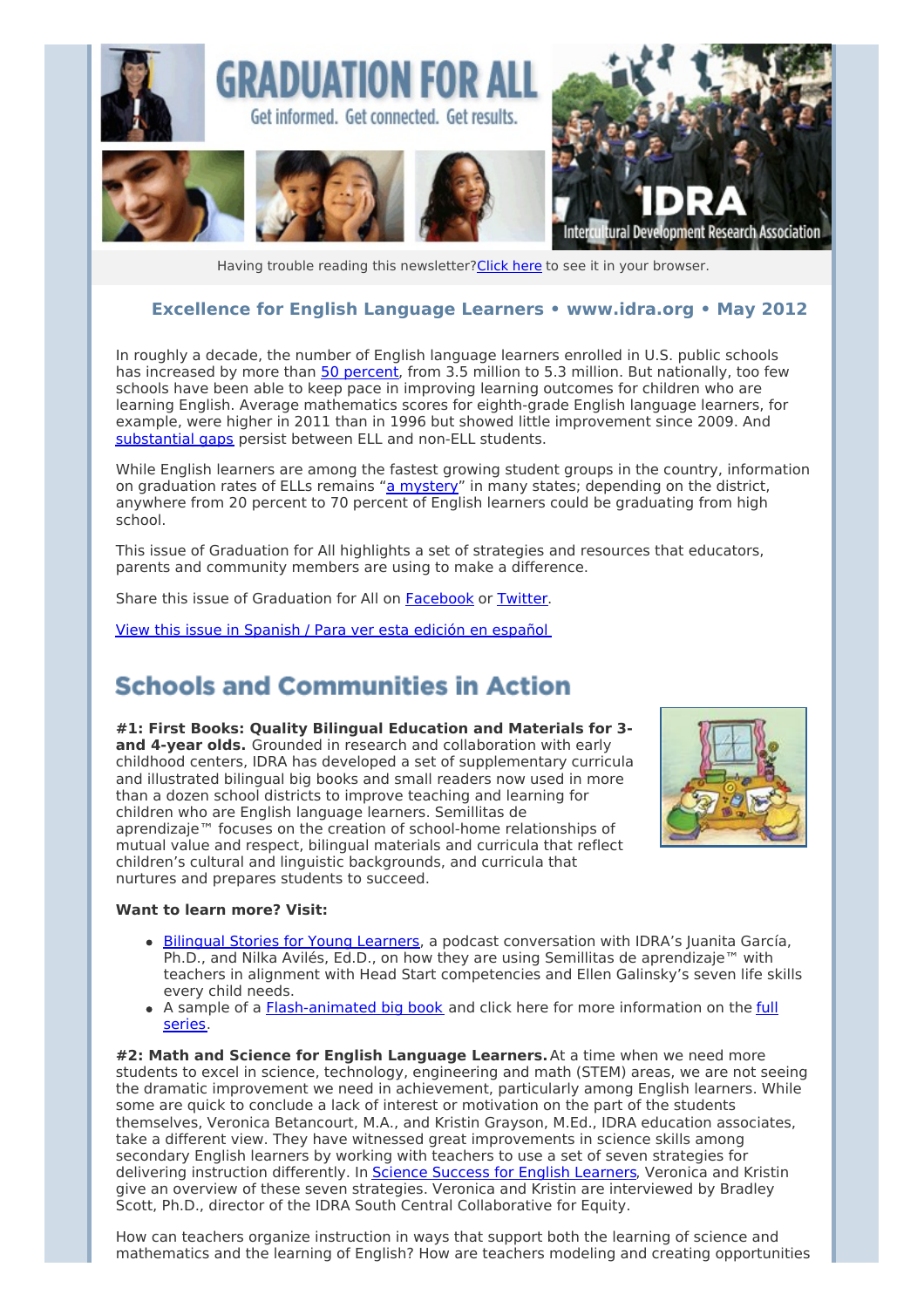for children who are learning English to develop and use academic language to interpret and analyze charts and graphs and data across the curriculum? These and other questions are the subjects of:

- Science for English [Learners](http://newsletter.impulsedevelopment.com/t/r-l-hrpkld-l-c/), featuring a conversation with Veronica Betancourt, M.A.
- [Creating](http://newsletter.impulsedevelopment.com/t/r-l-hrpkld-l-q/) a STEM Focused School, a conversation with Robert Dingenary, ninth grade English teacher, on forming his school's STEM club
- Data and [Vocabulary](http://newsletter.impulsedevelopment.com/t/r-l-hrpkld-l-a/) in Math and Science, an interview with Paula Johnson, M.A., and Veronica Betancourt, M.A.

**#3: Building Opportunity through Dual Language.** Several decades of research and experience have shown that bilingual education is the best way to teach a student English while also teaching other subjects, like math and science. Dual language programs are a powerful type of bilingual education that serves English learners and English speakers with the goal of building literacy in two languages.

In Building [Opportunity](http://newsletter.impulsedevelopment.com/t/r-l-hrpkld-l-f/) through Dual Language, (Classnotes podcast) Adela Solís, Ph.D., discusses the growth of dual language programs across the country and important factors that must be in place. For another resource, visit: Two-Way Dual Language [Immersion](http://newsletter.impulsedevelopment.com/t/r-l-hrpkld-l-z/) Program (article) by Kristin Grayson, M.Ed.

**#4: Parent Partners/Parent Leaders.** The plenary and breakout rooms are brimming with people, energy and ideas as parents and educators gather during the heart of San Antonio's Fiesta week for IDRA's Annual La Semana del Niño Early Childhood Educators Institute™. This event provides one of the nation's only gathering places focused on the role of families as leaders and key partners with schools in promoting educational excellence for English language learners. It is a conference with a twist: parents take the podium, presenting to other parents on what works. Lessons learned from past institutes are captured in podcast interviews and conversations with organizers and participants:

- Parent Institutes for [Education](http://newsletter.impulsedevelopment.com/t/r-l-hrpkld-l-v/) featuring Aurelio Montemayor, M.Ed.,director of IDRA's Family Leadership in Education Center gives highlights from IDRA's recent La Semana del Niño Parent Institute™, where parents and school leaders shared stories and ideas about early childhood education, literacy in the home, bilingual/ESL instruction, dropout prevention, high school graduation requirements, and parent rights through Title
- I. Parents as Leaders in [Education](http://newsletter.impulsedevelopment.com/t/r-l-hrpkld-l-e/) featuring a conversation with Frances Guzmán, M.Ed., sharing examples of parent leadership in action from a recent Annual IDRA La Semana del Niño Parent Institute™, in which groups of parents from several school districts led sessions for each other on multiple education topics.
- [Reflections](http://newsletter.impulsedevelopment.com/t/r-l-hrpkld-l-s/) from Early Childhood Institute Attendees, hosted by Christie Goodman, APR, covers interviews with three participants from IDRA's Annual La Semana del Niño Early Childhood Educators Institute™: Toni Rodríguez from Texas, Michel Cristina from Louisiana, and Pam Logan from Michigan.

# **Toolbox**

Science [Instructional](http://newsletter.impulsedevelopment.com/t/r-l-hrpkld-l-g/) Strategies for English Learners ~ A Guide for Elementary and Secondary Grades. This guide is designed to be a practical resource for elementary and secondary teachers who are determined to meet the needs of the diverse populations of students they serve. The guide presents seven research-based strategies for instruction of English learners in science. It is divided into four sections – teaching learning premises (theoretical underpinnings for each strategy); research support; essential teacher competencies



(pedagogical skills necessary for effective implementation of each strategy); steps for strategy implementation – along with a matrix of techniques for implementation.

### **Youth Voices**

Sometimes I go home with the faces of my students in my thoughts. When I arrive home, I plan what I am going to help them with the following day. In being in the Coca-Cola Valued Youth Program, I have learned to be more responsible. And the way I think of education and the need to continue in school has transformed from <sup>a</sup> "maybe" to <sup>a</sup> "yes I can." It motivates me that my tutees want to follow my example. Frequently, they say to me, "Wendy, when I grow up, I want to be like you."

- Wendy Ramírez, Coca-Cola Valued Youth Program tutor, Middle School First Place, Dr. Javier